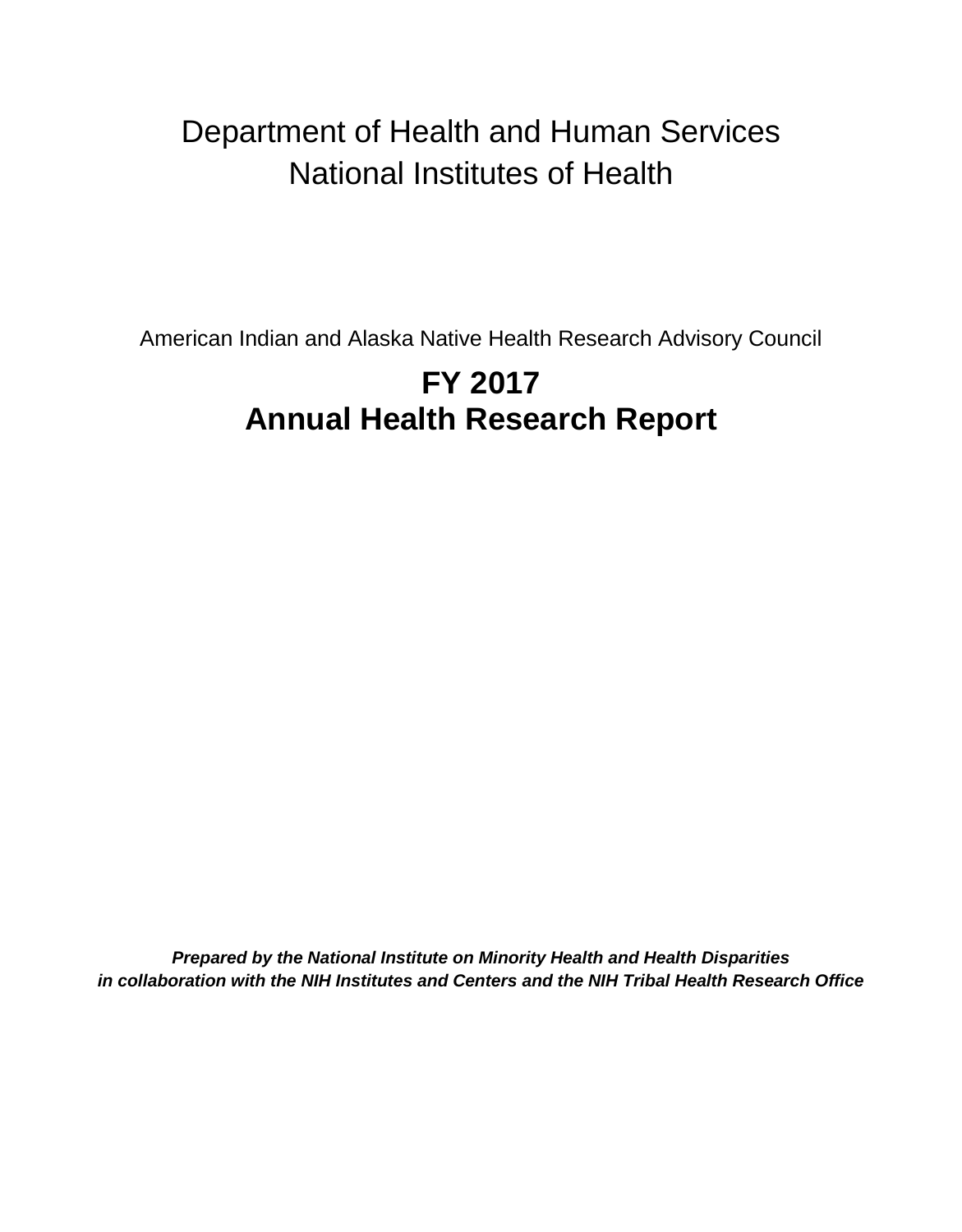## Table of Contents

| Transdisciplinary Research, Equity and Engagement Center for Advancing Behavioral Health: 5            |  |
|--------------------------------------------------------------------------------------------------------|--|
|                                                                                                        |  |
|                                                                                                        |  |
| Cancer Centers Plan Research Training and Education Programs for Native American Students: 5           |  |
| An Integrative Omics Approach to Identify Biomarkers Related to Preeclampsia and Breast Cancer Risks:5 |  |
|                                                                                                        |  |
|                                                                                                        |  |
|                                                                                                        |  |
|                                                                                                        |  |
| Collaborative Minority Health and Health Disparities Research with Tribal Epidemiology Centers:6       |  |
|                                                                                                        |  |
|                                                                                                        |  |
|                                                                                                        |  |
|                                                                                                        |  |
|                                                                                                        |  |
|                                                                                                        |  |
|                                                                                                        |  |
|                                                                                                        |  |
|                                                                                                        |  |
|                                                                                                        |  |
|                                                                                                        |  |
|                                                                                                        |  |
|                                                                                                        |  |
|                                                                                                        |  |
|                                                                                                        |  |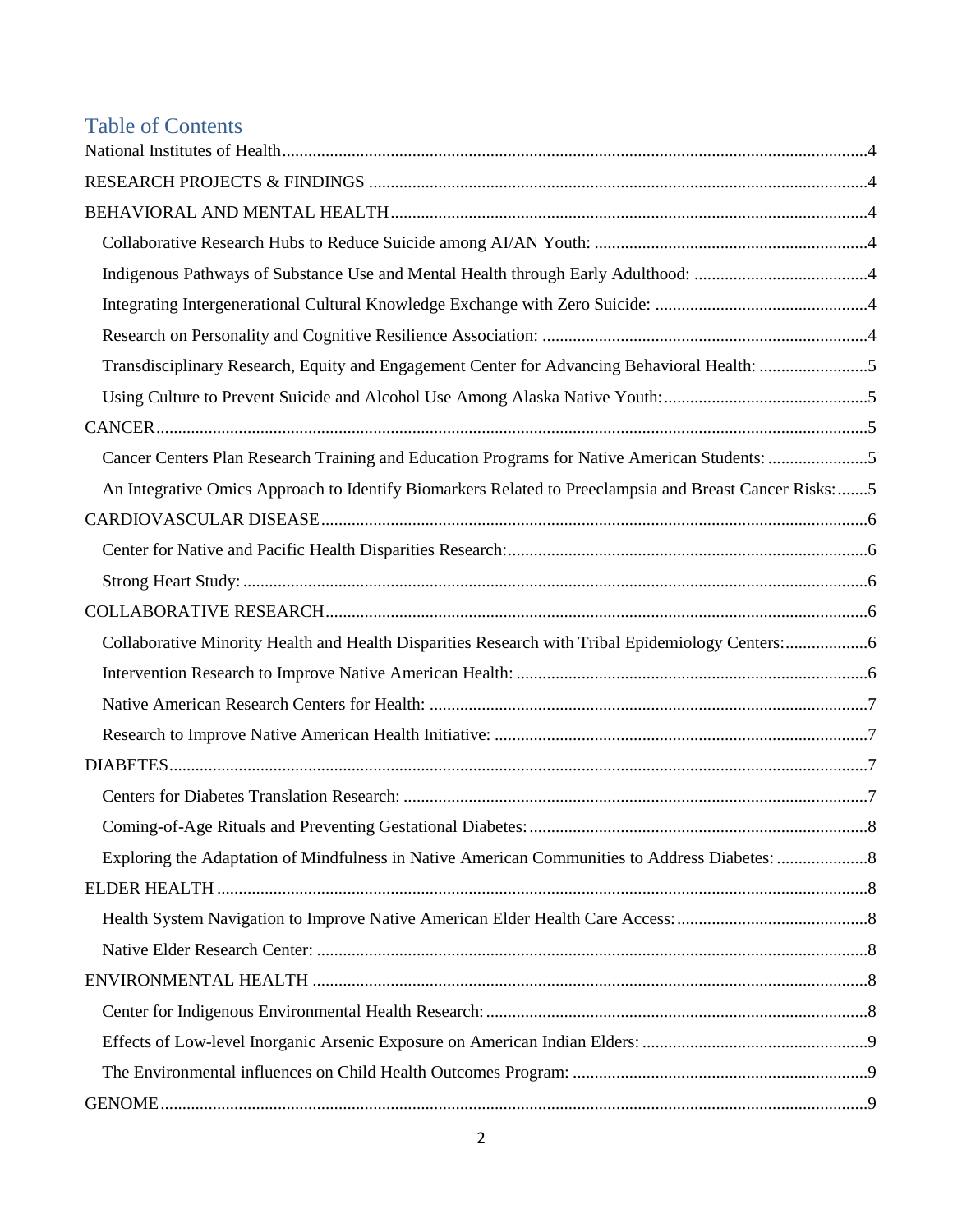<span id="page-2-0"></span>

| An Intervention to Address Childhood Obesity by Promoting Alaska Natives' Traditional Foods: 10              |  |
|--------------------------------------------------------------------------------------------------------------|--|
|                                                                                                              |  |
| Asthma Collaboration to Reduce Childhood Asthma Disparities on the Navajo Nation: 10                         |  |
| Community-Based Partnership Research Initiative in Reducing Infant Mortality in American Indian              |  |
|                                                                                                              |  |
|                                                                                                              |  |
| Diet and the CPT1A Arctic Variant: Impact on the Health of Alaska Native Children: 11                        |  |
| Treating Posttraumatic Stress Disorder and Substance Use to Prevent HIV among Native Americans:11            |  |
|                                                                                                              |  |
|                                                                                                              |  |
|                                                                                                              |  |
| NIH and Zuni Pueblo Community Provide Telemedicine for Chronic Kidney Disease:12                             |  |
| National Institutes of Health and Centers for Disease Control and Prevention Report Highlight Improvement in |  |
|                                                                                                              |  |
|                                                                                                              |  |
| Culturally Grounded Early Substance Use Prevention for American Indian Families: 13                          |  |
| Effective Interventions to Prevent Alcohol Use Among American Indian And Rural Youth: 13                     |  |
|                                                                                                              |  |
| Randomized Controlled Trial of a Family-Centered Ojibwe Substance Abuse Prevention Program: 14               |  |
| Strategies for Preventing Underage Drinking and Other Substance Use in Native American Tribal                |  |
|                                                                                                              |  |
|                                                                                                              |  |
| Research on Prevention of Alcohol-Exposed Pregnancy among American Indian Women:14                           |  |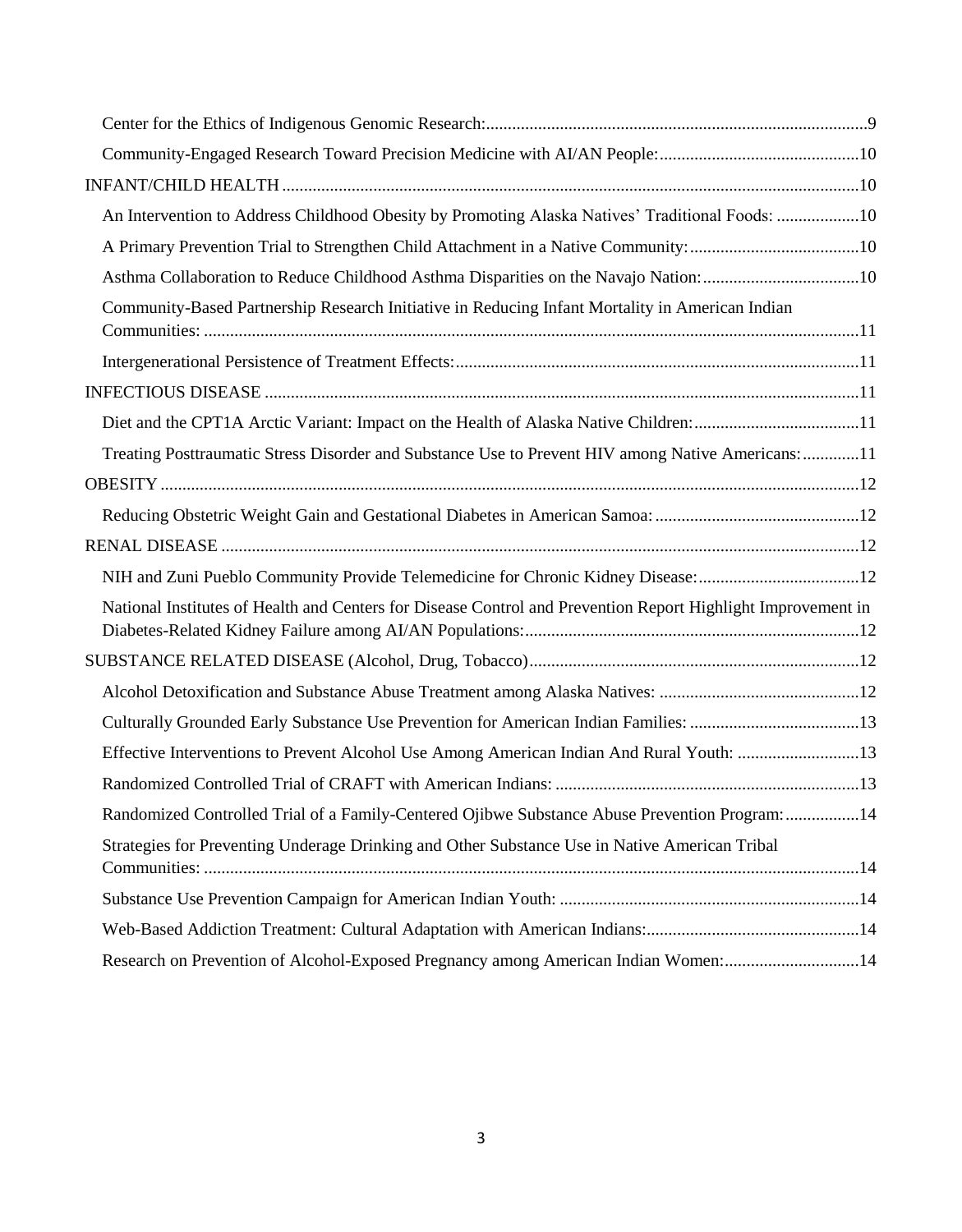## **National Institutes of Health**

The mission of NIH is to seek fundamental knowledge about the nature and behavior of living systems and the application of that knowledge to enhance health, to lengthen life, and to reduce illness and disability. The prevention, diagnosis, and treatment of diseases and conditions that disproportionately affect AI/AN communities remain an NIH priority. NIH continues to support activities aimed at conducting research relevant to health concerns within AI/AN populations, increasing representation of AI/AN individuals in the biomedical and behavioral research workforce, building capacity for biomedical research within AI/AN communities, developing tools to disseminate health information, and strengthening community-based participatory research approaches to develop culturally relevant and community-based interventions. This report provides selected highlights of AI/AN research accomplishments and activities at NIH during fiscal year (FY) 2017.

## **RESEARCH PROJECTS & FINDINGS**

## <span id="page-3-1"></span><span id="page-3-0"></span>**BEHAVIORAL AND MENTAL HEALTH**

#### <span id="page-3-2"></span>**Collaborative Research Hubs to Reduce Suicide among AI/AN Youth:**

NIH funds cooperative agreements to establish and support regional collaborative hubs to reduce suicide in AI/AN youth. Specifically, the hubs conduct (1) preventive interventions research, including strength-based and resilience-focused approaches, and (2) outreach and dissemination activities to promote community engagement in research activities, that enable community decision-makers to use science-based information to develop and assess mental health policies and programs. More information on the program is available at: <https://www.nimh.nih.gov/about/organization/gmh/ai-an/index.shtml>

#### <span id="page-3-3"></span>**Indigenous Pathways of Substance Use and Mental Health through Early Adulthood:**

This community-based participatory research project aims to: 1) determine the pathways of Indigenous substance use and mental health problems from late childhood to early adulthood; 2) identify early life-course predictors of substance use and mental health among Indigenous young adults; and 3) describe culturally appropriate definitions of wellbeing in early adulthood and document the prevalence and predictors of these positive outcomes. Results of this research will increase awareness of the nature, cause, and consequences of alcohol, substance use, mental health problems and related chronic conditions in Indigenous reservation/reserve communities.

#### <span id="page-3-4"></span>**Integrating Intergenerational Cultural Knowledge Exchange with Zero Suicide:**

This community based participatory research study seeks to incorporate Zero Suicide (ZS) into primary care settings of the Indian Health Service. The randomized controlled trial will compare the effectiveness of the Zero Suicide model with a cultural component  $(ZS+)$ , to the ZS model alone, as it relates to reducing suicide ideation and behaviors, and increasing resiliency among AI youth.

#### <span id="page-3-5"></span>**Research on Personality and Cognitive Resilience Association:**

An NIH-funded research project is studying the association between personality and cognitive resilience using lifespan personality, health, and health behavior data in the Hawaii Personality and Health Cohort. The study began over 50 years ago with personality assessments of the participants when they were elementary school children. This project will generate evidence to guide personality-based interventions, by suggesting which traits and trait mechanisms are most relevant in childhood and at midlife (e.g., trait conscientiousness in elementary school, health-behavior mechanisms at midlife). In addition, this project addresses the underrepresentation of Native Hawaiian or Other Pacific Islander**,** and individuals of Asian American ancestry in health-related scientific research.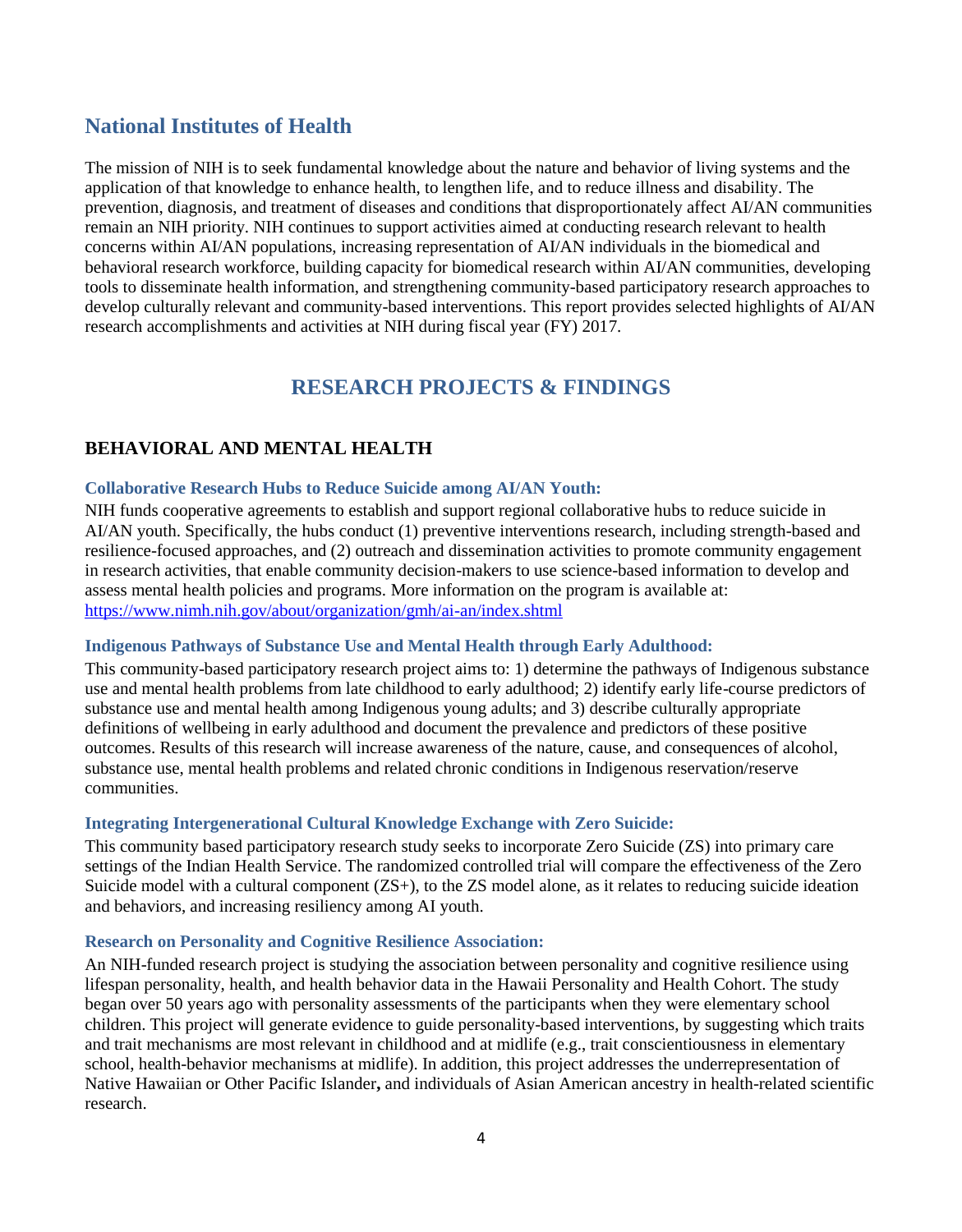#### <span id="page-4-0"></span>**Transdisciplinary Research, Equity and Engagement Center for Advancing Behavioral Health:**

This Center will focus on improving behavioral health disparities among socioeconomically disadvantaged and underserved rural populations with emphasis on AI/AN, and Hispanic or Latino populations in New Mexico. The research will address social determinants of behavioral health such as adverse childhood experiences, historical trauma, and the intersectional effects of poverty and discrimination. It is intended to improve conditions and outcomes related to youth suicide, alcohol and drug misuse, depression, and access to behavioral health services. More information on the Center is accessible at:

[https://projectreporter.nih.gov/project\\_info\\_description.cfm?aid=9768053&icde=41957906&ddparam=&ddvalue](https://projectreporter.nih.gov/project_info_description.cfm?aid=9768053&icde=41957906&ddparam=&ddvalue=&ddsub=&cr=1&csb=default&cs=ASC&pball) [=&ddsub=&cr=1&csb=default&cs=ASC&pball=](https://projectreporter.nih.gov/project_info_description.cfm?aid=9768053&icde=41957906&ddparam=&ddvalue=&ddsub=&cr=1&csb=default&cs=ASC&pball)

#### <span id="page-4-1"></span>**Using Culture to Prevent Suicide and Alcohol Use Among Alaska Native Youth:**

An article published in *[Prevention Science](https://link.springer.com/journal/11121/onlineFirst/page/1.)* magazine*,* featured a NIH-funded study that examined the potential of culture, as an effective strategy to address suicide and alcohol use disorders among Alaska Native youth. The study examined the effectiveness of a high-intensity intervention that promotes reasons for life and sobriety in young people using local expertise, high levels of community direction, and community-based staff. The *Qungasvik* intervention implemented modules that constitute episodes of Yup'ik cultural engagement focused on the individual, family, or community. The modules promoted 13 protective factors grounded in Yup'ik culture. The findings showed that a higher dose of exposure to the *Qungasvik* intervention produced significantly greater intervention impact on outcomes protective from suicide risk among rural Yup'ik Alaska Native youth, than a lower dose. The finding suggests *Qungasvik* may be a promising approach to prevention of suicide risk in rural Yup'ik Alaska Native communities. The results of the study were submitted for publication in 2017.

*Publication:* Blue Bird Jernigan, V., D'Amico, E.J. & Keawe'aimoku Kaholokula, J. [Prevention Research with](https://www.ncbi.nlm.nih.gov/pubmed/?term=Prevention+Research+with+Indigenous+Communities+to+Expedite+Dissemination+and+Implementation+Efforts)  [Indigenous Communities to Expedite Dissemination and Implementation Efforts,](https://www.ncbi.nlm.nih.gov/pubmed/?term=Prevention+Research+with+Indigenous+Communities+to+Expedite+Dissemination+and+Implementation+Efforts) Prev Sci (2018).

## <span id="page-4-2"></span>**CANCER**

#### <span id="page-4-3"></span>**Cancer Centers Plan Research Training and Education Programs for Native American Students:**

NIH awarded administrative supplements to four Cancer Centers to plan cancer research training and education programs to increase the pool of AI/AN investigators in cancer research. The Cancer Centers will support NIH's efforts to increase the number of AI/AN researchers in the biomedical, clinical, and biobehavioral workforce by planning programs for high school and undergraduate students, with special emphasis on cancer disparities affecting AI/AN populations.

#### <span id="page-4-4"></span>**An Integrative Omics Approach to Identify Biomarkers Related to Preeclampsia and Breast Cancer Risks:**

Preeclampsia is a common medical condition in pregnant women characterized by hypertension and protein in the urine, which occurs in five to eight percent of all pregnancies. Epidemiological studies have shown strong evidence that women associated with preeclamptic pregnancies have an almost 50 percent reduced rate of breast cancer decades later. This project will integrate different scientific approaches in biology (with an omics ending), to investigate the molecular links between preeclampsia and breast cancer risks later in life. Samples will be collected through the Hawaii Biorepository and will reflect the unique multi-ethnic population of Hawaii. In FY 2017, the project identified samples for a pilot study. More information is available at: [https://projectreporter.nih.gov/project\\_info\\_description.cfm?aid=9542867&icde=41957926&ddparam=&ddvalue](https://projectreporter.nih.gov/project_info_description.cfm?aid=9542867&icde=41957926&ddparam=&ddvalue=&ddsub=&cr=1&csb=default&cs=ASC&pball) [=&ddsub=&cr=1&csb=default&cs=ASC&pball=](https://projectreporter.nih.gov/project_info_description.cfm?aid=9542867&icde=41957926&ddparam=&ddvalue=&ddsub=&cr=1&csb=default&cs=ASC&pball)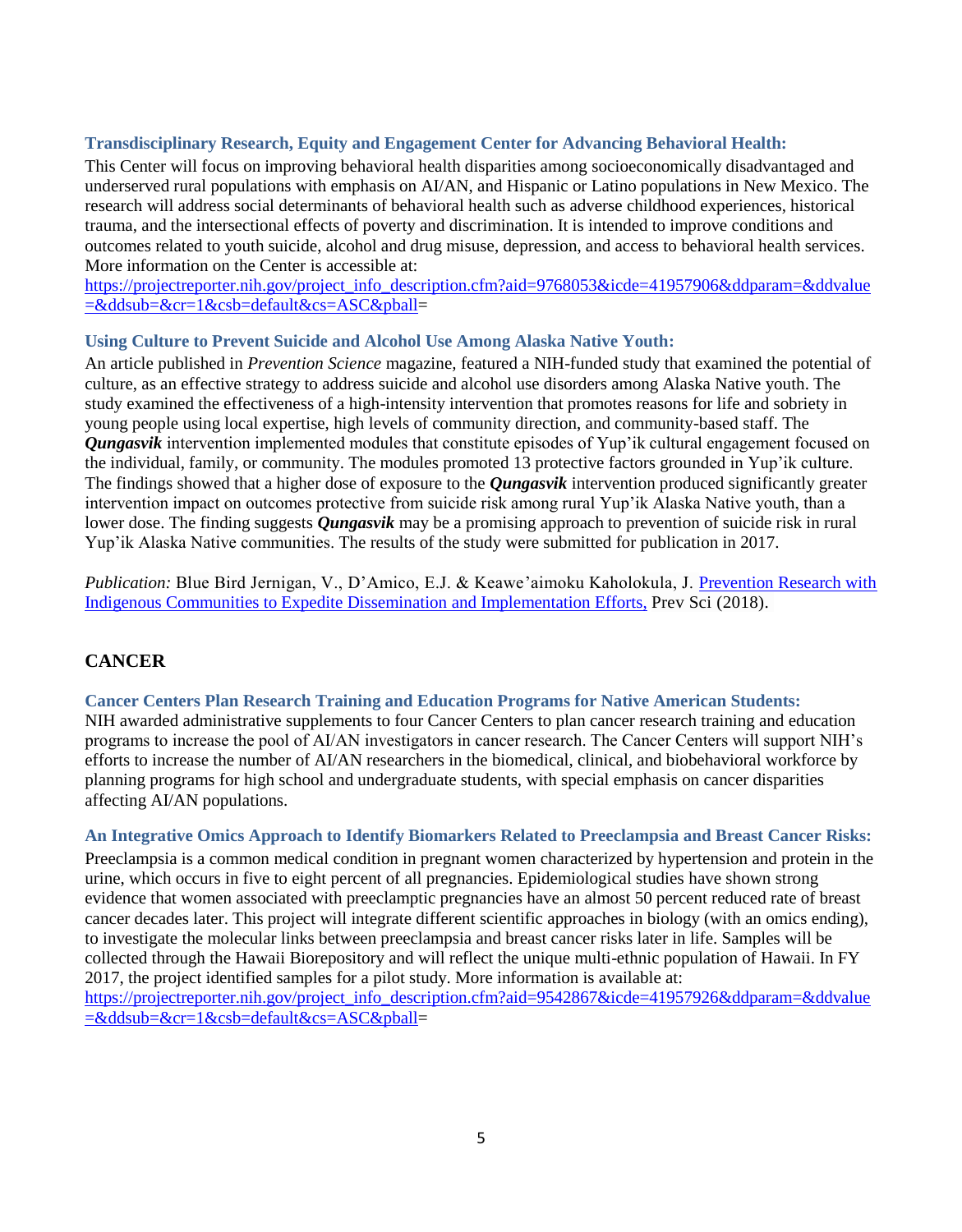## <span id="page-5-0"></span>**CARDIOVASCULAR DISEASE**

#### <span id="page-5-1"></span>**Center for Native and Pacific Health Disparities Research:**

The purpose of this Center is to use community engagement and empowerment to address cardiometabolic health disparities among Alaska Native, Native Hawaiians, and Pacific Peoples through clinical, interventional, translational, and health services research. One project will examine racial and ethnic differences in the prevalence and cost of preventable hospitalizations due to heart disease and diabetes, and subsequently use the data to pilot test a hospital-based intervention to prevent re-hospitalization. The Center will also focus on training a diverse scientific workforce to conduct health disparities research and advancing community engagement research to attract and empower diverse communities to participate in research and community health promotion activities. Information on the Center can be found at:<http://www2.jabsom.hawaii.edu/native/index.htm>

#### <span id="page-5-2"></span>**Strong Heart Study:**

This longitudinal observational study on cardiovascular disease among American Indians, involves 12 tribes and communities in Oklahoma, Arizona, and North and South Dakota. The study's main objective is to examine the causes and natural history of cardiovascular disease among AIs. It has found high cardiovascular disease prevalence, morbidity and mortality, and identified type 2 diabetes as the leading risk factor for cardiovascular disease among AIs. The study also examines genetic and environmental risk factors for cardiovascular disease. The current phase (Phase VI) supports infrastructure, surveillance activities, and data analysis. Additional information about the Strong Heart Study can be found at: [http://www.strongheartstudy.org/.](http://www.strongheartstudy.org/)

## <span id="page-5-3"></span>**COLLABORATIVE RESEARCH**

#### <span id="page-5-4"></span>**Collaborative Minority Health and Health Disparities Research with Tribal Epidemiology Centers:**

This NIH initiative supports collaborative research between Tribal Epidemiology Centers (TEC), and extramural investigators on topics related to minority health and health disparities as it relates to AI/AN populations. Five NIH Institutes are partnering on the Collaborative Minority Health and Health Disparities Research with Tribal Epidemiology Centers initiative, which funds research to address significant gaps in data and knowledge pertaining to AI/AN health. Some of the broad areas of interest include environmental health, cancer, alcohol use disorder, substance use disorder including opioid use disorder, and social and structural determinants of health. Examples of collaborators that Tribal Epidemiology Centers may partner with include academic researchers, tribal governments or organizations, clinicians, faith-based organizations, public health or healthcare organizations, school systems, or other relevant organizations. Additional information on this initiative is available at: <https://www.nimhd.nih.gov/programs/extramural/research-centers/tec/index.html>

#### <span id="page-5-5"></span>**Intervention Research to Improve Native American Health:**

American Indian/Alaska Native populations are exposed to risk factors that significantly increase their likelihood of chronic disease, substance abuse, mental illness, oral disease, and HIV infection. The Intervention Research to Improve Native American Health (IRINAH) program develops, adapts, and tests the effectiveness of health promotion and disease prevention interventions in AI/AN populations. The initiative will support various types of projects including culturally appropriate interventions designed to: be sustainable; promote healthy lifestyles; improve behaviors and social conditions; improve environmental conditions related to chronic disease; prevent or reduce the consumption of tobacco, alcohol, and other drugs; improve mental health outcomes; reduce risk of HIV infection; develop, test, and disseminate treatment interventions; and improve treatment adherence and/or health-care systems adopting standards of care to improve overall quality of life. The long-term goal is to reduce mortality and morbidity in AI/AN communities. IRINAH also provides a forum for discussions on the challenges and opportunities to improve health in AI/AN populations across the United States. The program currently funds more than 20 projects through several NIH Institutes and Centers. More information on the program is available at[: https://cancercontrol.cancer.gov/nativeamericanintervention/](https://cancercontrol.cancer.gov/nativeamericanintervention/)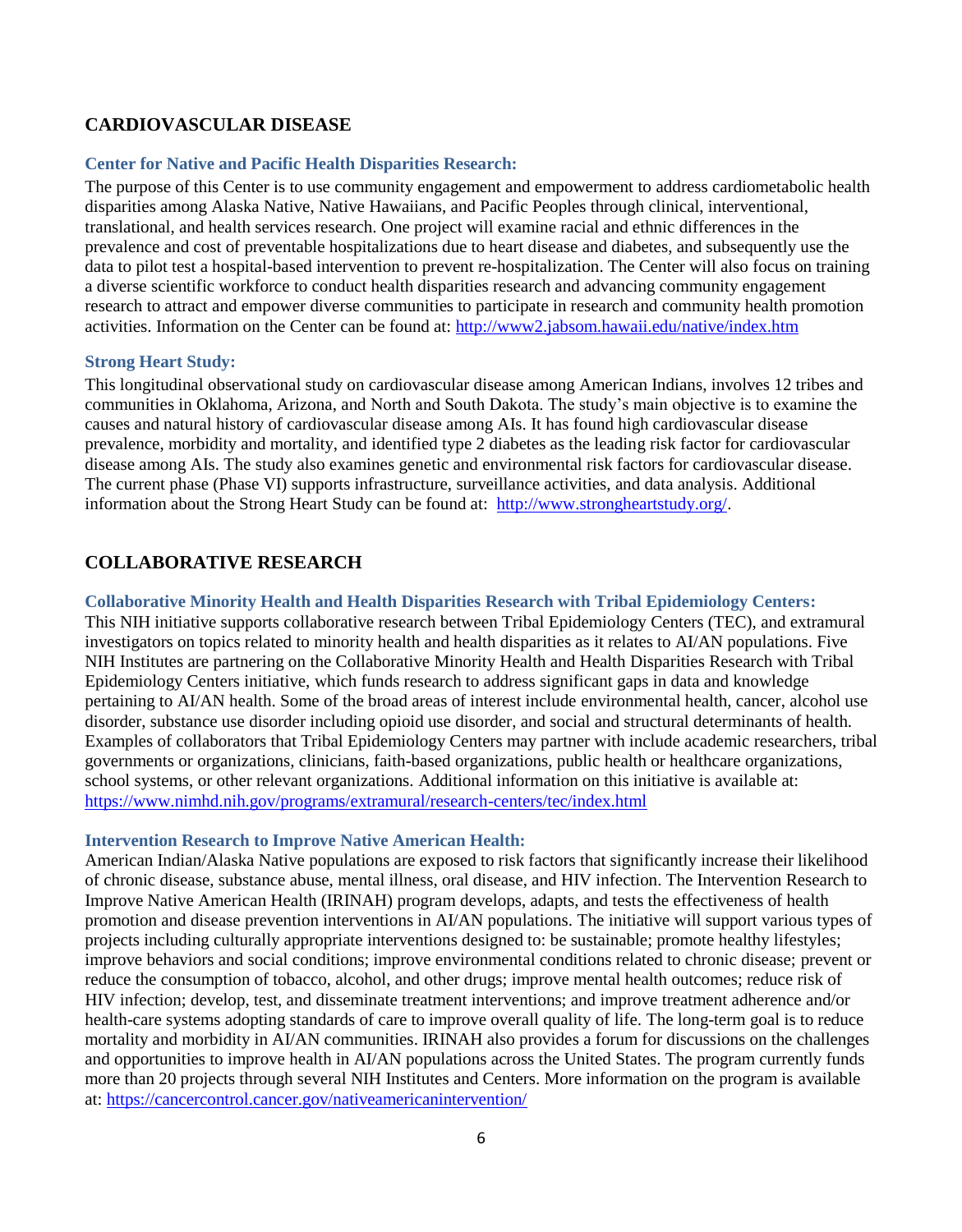#### <span id="page-6-0"></span>**Native American Research Centers for Health:**

The Native American Research Centers for Health (NARCH) is a collaborative research initiative involving multiple NIH Institutes and Centers, covering a range of research areas such as environmental health, infectious diseases, substance abuse, asthma, health disparities, faculty and student development, diabetes, and cancer. The NARCH initiative supports partnerships between American Indian/Alaska Native (AI/AN) tribes or tribally-based organizations and institutions that conduct intensive academic-level biomedical research. NARCH provides opportunities for conducting research, research training and faculty development to meet the needs of AI/AN communities. The NARCH program also provides opportunities for tribes and tribal organizations to build research infrastructure, and capacity building to address the health disparities prevalent in AI/AN communities and increase trust of research within the AI/AN communities. More information on NARCH is available at: <https://www.nigms.nih.gov/Research/DRCB/NARCH/Pages/default.aspx>

#### <span id="page-6-1"></span>**Research to Improve Native American Health Initiative:**

This new initiative will support research aimed at improving the health of AI/AN communities such as secondary data analyses from sources like the Tribal Epidemiology Centers; data merged from various sources to answer critical research questions; pilot and feasibility studies; and/or assessment and validation of measures that are being developed and/or adapted for use in AI/AN and NHOPI communities. More information on the Research to Improve Native American Health Initiative is available at this link: [https://grants.nih.gov/grants/guide/pa](https://grants.nih.gov/grants/guide/pa-files/PAR-17-464.html)[files/PAR-17-464.html](https://grants.nih.gov/grants/guide/pa-files/PAR-17-464.html)

#### <span id="page-6-2"></span>**DIABETES**

#### <span id="page-6-3"></span>**Centers for Diabetes Translation Research:**

NIH supports translational research to improve diabetes outcomes among AI/AN populations. The Centers for Diabetes Translation Research address diabetes, and foster collaboration across disciplines to enhance the efficiency, productivity and effectiveness of translating diabetes research findings into practice, and for the community.

The goals of the Center for American Indian and Alaska Native Diabetes Translational Research at the University of Colorado at Denver, are to: 1) provide an administrative structure that promotes diabetes-related translational research capacity; 2) sustain and expand the research base of funded faculty conducting research on diabetes prevention and treatment, 3) support translational research that offers resources in community engagement, cultural adaptation of intervention, health literacy, health technologies, dissemination and implementation science, and sustainability to advance a multidisciplinary, culturally grounded, problem-oriented translational research program of major scientific and programmatic importance; 4) serve as a national resource for other investigators pursuing diabetes translational research with AI/AN communities. More information on this Center is available at this link:

#### [http://www.ucdenver.edu/academics/colleges/PublicHealth/research/centers/CAIANH/cdtr/Pages/CAIANDTR.as](http://www.ucdenver.edu/academics/colleges/PublicHealth/research/centers/CAIANH/cdtr/Pages/CAIANDTR.aspx) [px](http://www.ucdenver.edu/academics/colleges/PublicHealth/research/centers/CAIANH/cdtr/Pages/CAIANDTR.aspx)

At the Center for Diabetes Translation Research at Washington State University in St. Louis, investigators seek to eliminate disparities in type 2 diabetes by translating evidence-based interventions to diverse communities. The Center is organized around two interacting scientific themes that address the root causes of diabetes disparities; and obesity as a major contributing factor to type 2 diabetes. The Center is instrumental in the study of health communication and literacy as critical factors in disparities, as well as advancing the role of policy research as an instrument to address disparities in obesity and type 2 diabetes. Partnership with the National Congress of American Indians and AI/AN investigators, expands the reach of diabetes translational research to AI/AN communities. Link: [https://cdtr.wustl.edu/our-cores/research-partnerships-with-american-indianalaska-native](https://cdtr.wustl.edu/our-cores/research-partnerships-with-american-indianalaska-native-core/)[core/](https://cdtr.wustl.edu/our-cores/research-partnerships-with-american-indianalaska-native-core/)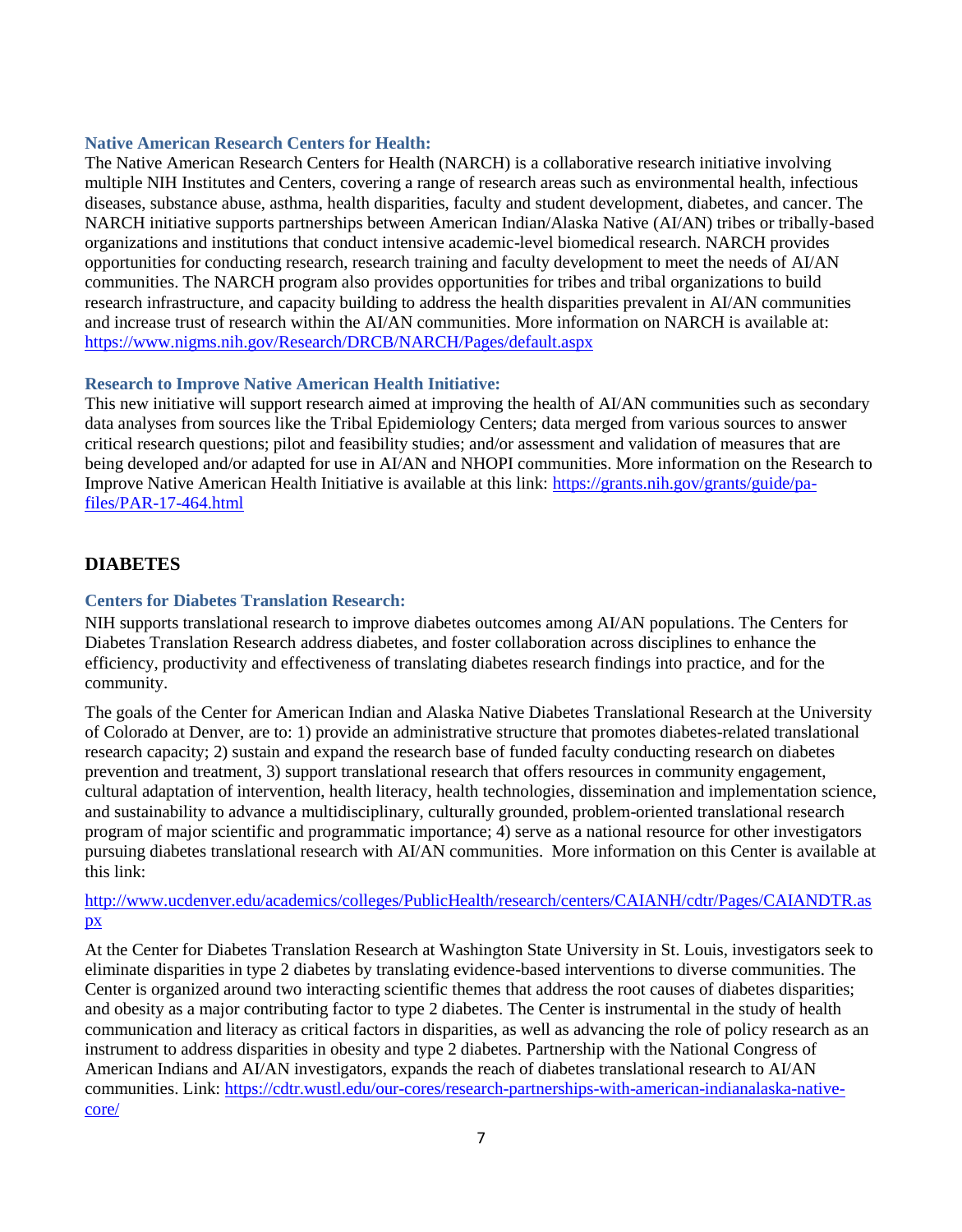#### <span id="page-7-0"></span>**Coming-of-Age Rituals and Preventing Gestational Diabetes:**

An innovative, community-based, and participatory program is focusing on prevention of risk factors leading to diabetes during pregnancy among AI/AN populations. The program integrates counseling before becoming pregnant with traditional coming-of-age rituals at the onset of puberty. These rituals traditionally involve the sharing of knowledge by female elders; and can present an excellent opportunity to discuss women's health between mothers and daughters. Scientists will test the effectiveness of this program in improving behavioral outcomes and knowledge of risks for diabetes during pregnancy, among American Indian/Alaska Native adolescent females and their mothers. More information is available at:

[https://projectreporter.nih.gov/project\\_info\\_description.cfm?aid=9453016&icde=41950934&ddparam=&ddvalue](https://projectreporter.nih.gov/project_info_description.cfm?aid=9453016&icde=41950934&ddparam=&ddvalue=&ddsub=&cr=1&csb=default&cs=ASC&pball) [=&ddsub=&cr=1&csb=default&cs=ASC&pball=](https://projectreporter.nih.gov/project_info_description.cfm?aid=9453016&icde=41950934&ddparam=&ddvalue=&ddsub=&cr=1&csb=default&cs=ASC&pball)

#### <span id="page-7-1"></span>**Exploring the Adaptation of Mindfulness in Native American Communities to Address Diabetes:**

American Indian/Alaska Natives have higher rates of developing diabetes and are more likely to experience complications and death due to the disease. Several factors may influence disparities in diabetes, including Native cultural beliefs and distrust of Western medicine. Stress can also worsen the physical effects of diabetes and may lead to continuation of adverse health behaviors. Mindfulness meditation is widely recognized as an effective means to reduce stress particularly around diabetes management. The goals of this study are to develop collaborations with AI/AN community leaders and spiritual advisors to develop mindfulness programs for AI/AN communities and compare the AI/AN programs to generic mindfulness-based stress reduction programs in Native communities.

## <span id="page-7-2"></span>**ELDER HEALTH**

#### <span id="page-7-3"></span>**Health System Navigation to Improve Native American Elder Health Care Access:**

This community-driven study uses a participatory research design to examine insurance-related outreach activities focused on help-seeking behavior and the healthcare experiences of American Indian elders in New Mexico, to generate knowledge grounded in the perspectives of AI elders. The goal is to use the information to improve healthcare practices and policies and healthcare reform for this population and produce a replicable model for enhancing the effects of the Affordable Care Act that could potentially be applicable to other underserved groups.

#### <span id="page-7-4"></span>**Native Elder Research Center:**

An initiative funded through the Native Elder Research Center will carry out several activities aimed at improving the health of AI/AN elders such as: expand active partnerships with Al/AN communities to ensure continuous access to and involvement of Native elders, their families, and local systems of care in the aging research process; extend its network of collaborative links to identify, recruit, and promote a cadre of Al/AN researchers in aging research; improve mechanisms to support the training and career development of Al/AN investigators in aging, health, and culture to lead successful research careers; and promote a research program aimed at improving health status and care of AI/AN elders. More information on the Center is available at:

[https://projectreporter.nih.gov/project\\_info\\_description.cfm?aid=9532519&icde=41951003&ddparam=&ddvalue](https://projectreporter.nih.gov/project_info_description.cfm?aid=9532519&icde=41951003&ddparam=&ddvalue=&ddsub=&cr=4&csb=default&cs=ASC&pball) [=&ddsub=&cr=4&csb=default&cs=ASC&pball=](https://projectreporter.nih.gov/project_info_description.cfm?aid=9532519&icde=41951003&ddparam=&ddvalue=&ddsub=&cr=4&csb=default&cs=ASC&pball)

#### <span id="page-7-5"></span>**ENVIRONMENTAL HEALTH**

#### <span id="page-7-6"></span>**Center for Indigenous Environmental Health Research:**

This Center will partner with rural and urban AI/AN communities to build community capacity for research and environmental health literacy, to evaluate the link between chemical and other environmental exposures to health inequities, and to encourage the translation of research findings into public health policy. Key components include: identifying and implementing mechanisms to effectively partner with tribes on using exposure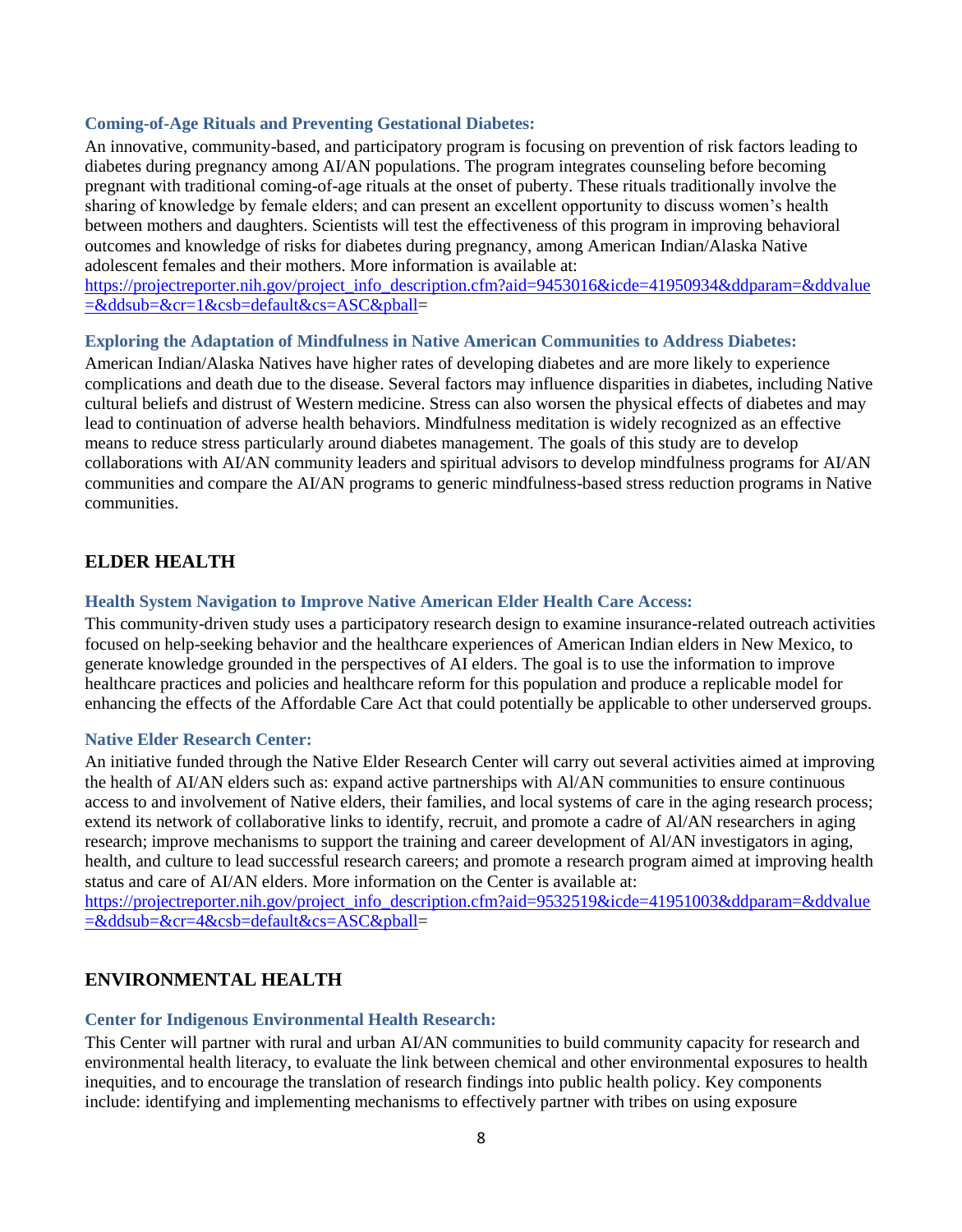assessment to address environmental health concerns; strategies to promote tribal resilience to mitigate adverse environmental exposures; and guidance in using research to support sustainable tribal environmental approaches to improve community health. Additional information on the Center can be accessed at: [https://projectreporter.nih.gov/project\\_info\\_description.cfm?aid=9540012&icde=41951061&ddparam=&ddvalue](https://projectreporter.nih.gov/project_info_description.cfm?aid=9540012&icde=41951061&ddparam=&ddvalue=&ddsub=&cr=4&csb=default&cs=ASC&pball) [=&ddsub=&cr=4&csb=default&cs=ASC&pball=](https://projectreporter.nih.gov/project_info_description.cfm?aid=9540012&icde=41951061&ddparam=&ddvalue=&ddsub=&cr=4&csb=default&cs=ASC&pball)

#### <span id="page-8-0"></span>**Effects of Low-level Inorganic Arsenic Exposure on American Indian Elders:**

Inorganic arsenic is a natural element found in groundwater and is toxic to humans in high and prolonged doses. A study funded in part by NIH, examined the association between long-term, low-level inorganic arsenic exposure on fine motor functioning among American Indians ages 64-95. The findings suggest arsenic exposure at low levels over a long period is associated with decreased fine motor functioning and processing speed in elderly American Indians.

*Publication:* Caroll, CR et al., Low-level inorganic arsenic exposure and neuropsychological functioning in American Indian elders. *Environmental Research*, Jul 2017, 156:74-79 <https://www.ncbi.nlm.nih.gov/pubmed/28334644>

#### <span id="page-8-1"></span>**The Environmental influences on Child Health Outcomes Program:**

This research program combines multiple longitudinal cohort studies to investigate how a broad range of early environmental factors such as physical, chemical, biological, social, behavioral, natural and built environmental factors affect child health and development. Below is a synopsis of the two cohort studies aimed at addressing the health of AI/AN and NHOPI communities.

- **Environmental influences on Child Health Outcomes in the Northern Plains Safe Passage Study Cohort,** uses prenatal and infant data to assess the effects of early alcohol and other environmental exposures on AI youth. Specifically, this study focuses on the health outcomes of neurodevelopment and asthma. The results of this study have the potential to inform preventative prenatal approaches and innovative postnatal interventions.
- **Understanding Risk Gradients from Environment on Native Americans Child Health Trajectories: Toxicants, Immunomodulation, Metabolic Syndromes, and Metal Exposure,** assesses how environmental exposures to uranium and other metals may affect pregnancies, child health and early child development. Specifically, the study will focus on neurodevelopment and obesity health outcomes in children until age five. An estimated 1,000 mothers and their children living in the Navajo Nation will take part in this study.

More information on the ECHO program is available at: [https://www.nih.gov/research-training/environmental](https://www.nih.gov/research-training/environmental-influences-child-health-outcomes-echo-program)[influences-child-health-outcomes-echo-program](https://www.nih.gov/research-training/environmental-influences-child-health-outcomes-echo-program)

## <span id="page-8-2"></span>**GENOME**

#### <span id="page-8-3"></span>**Center for the Ethics of Indigenous Genomic Research:**

NIH funds the Centers of Excellence in Ethical, Legal and Social Implications Research program to support research on the ethical, legal and social questions raised by advances in genomics research and the increasing availability of genomic information. The Center for the Ethics of Indigenous Genomic Research will examine how the use of genomic information in medical care could potentially impact AI/AN communities and health care systems. This Center will partner with the Chickasaw and Lakota Sioux tribes and communities, and the Southcentral Foundation in Anchorage, Alaska, to study awareness, knowledge and attitudes about genomics in these communities. The tribal partnership will help create culturally appropriate research and education collaborations between academic researchers and tribal members, as well as tools to develop similar programs in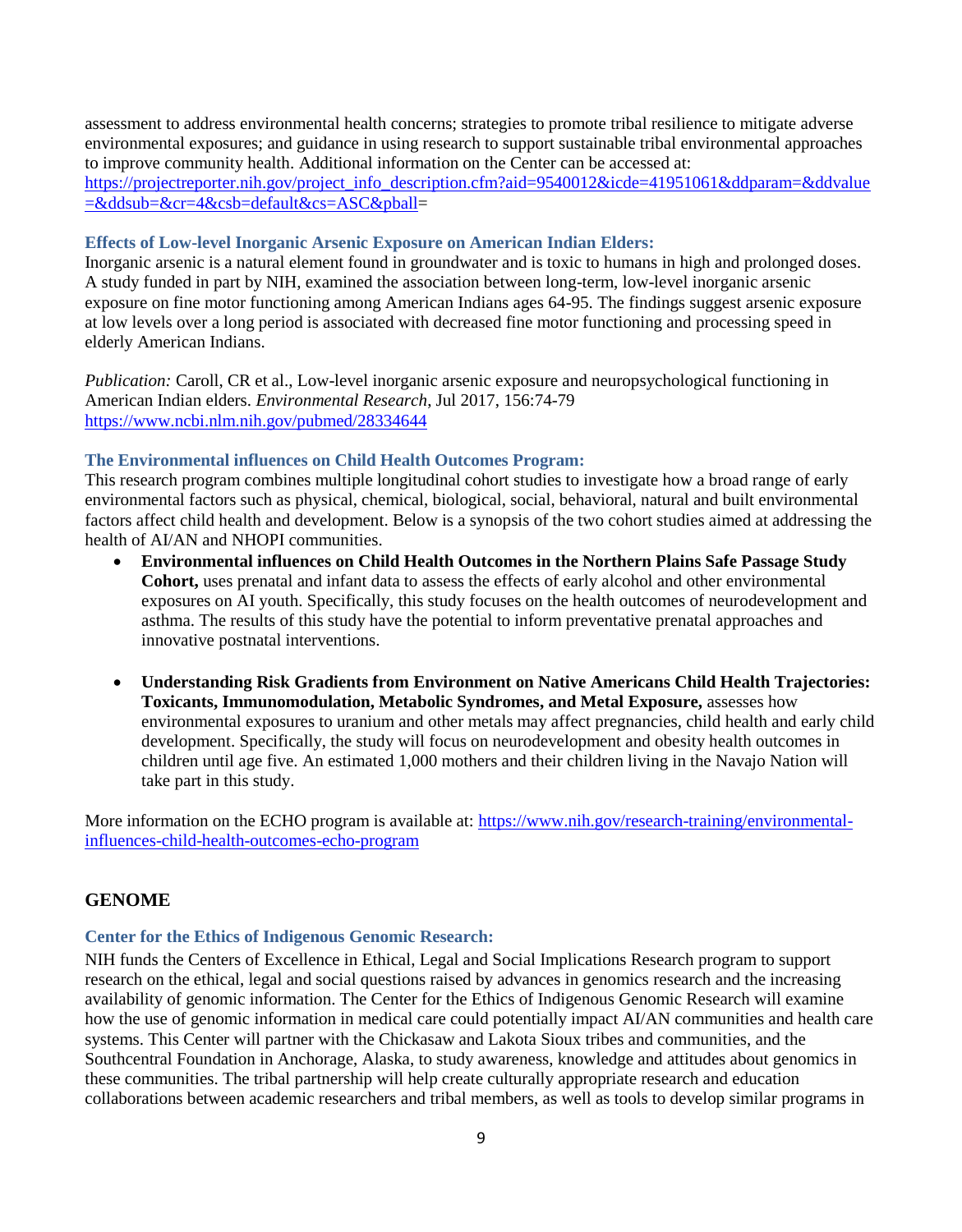other communities.

#### <span id="page-9-0"></span>**Community-Engaged Research Toward Precision Medicine with AI/AN People:**

This research project aims to advance policy approaches to support Precision Medicine Research (PMR) with AI/AN people through culturally respectful dialogue, empiric data collection, and deliberation with rural and urban AI/AN community members and tribal representatives in Alaska and Montana. Researchers work to identify cultural, logistical, and environmental factors that influence the relevance and acceptability of PMR within AI/AN communities, community members' willingness to participate, and ultimately, the uptake and usefulness of results and interventions that emerge from PMR. AI/AN community members are involved in developing flexible, community-responsive approaches to the return of results from PMR and defining best practices for returning research results that maximize benefit and minimize risk for AI/AN people. Tribes will assist in developing tools and methods, and a national AI/AN panel will evaluate the study to inform broader use and adaptation by groups across the country.

## <span id="page-9-1"></span>**INFANT/CHILD HEALTH**

## <span id="page-9-2"></span>**An Intervention to Address Childhood Obesity by Promoting Alaska Natives' Traditional Foods:**

Childhood obesity is a growing problem in the Alaska Native population due to a switch from a nomadic lifestyle to a sedentary lifestyle, and the associated consumption of store-bought manufactured food and sugar-sweetened beverages (SSBs). In this intervention, focused on Alaska Native children between zero to five years old, researchers will collaborate with the Rural Action Community Program, Head Start, and Parents as Teachers programs in 12 Alaska Native villages to test a nutritional intervention to improve outcomes in the children. The Back to Basics intervention consists of a home-based nutrition curriculum, and Head Start Center-based program to improve the nutritional quality of Alaska Native children's diets through reintroducing nutrient-dense traditional and non-traditional foods and reducing the consumption of SSBs. More information is available at: [https://projectreporter.nih.gov/project\\_info\\_description.cfm?aid=9571253&icde=41951205&ddparam=&ddvalue](https://projectreporter.nih.gov/project_info_description.cfm?aid=9571253&icde=41951205&ddparam=&ddvalue=&ddsub=&cr=1&csb=default&cs=ASC&pball) [=&ddsub=&cr=1&csb=default&cs=ASC&pball=](https://projectreporter.nih.gov/project_info_description.cfm?aid=9571253&icde=41951205&ddparam=&ddvalue=&ddsub=&cr=1&csb=default&cs=ASC&pball)

#### <span id="page-9-3"></span>**A Primary Prevention Trial to Strengthen Child Attachment in a Native Community:**

Research has shown that attachment security in infancy and early childhood promotes resilience in children who grow up under stressful circumstances. One study is collaborating with the Fort Peck Tribes in northeastern Montana to adapt and test an intervention called the Promoting First Relationships (PFR) program, which is designed to promote the child-caregiver relationship in at-risk populations. Once adapted for use in this AI population, researchers will test the effectiveness of PFR in promoting sensitive caregiving and child attachment. More information is available at:

## [https://projectreporter.nih.gov/project\\_info\\_description.cfm?aid=9297102&icde=41951259&ddparam=&ddvalue](https://projectreporter.nih.gov/project_info_description.cfm?aid=9297102&icde=41951259&ddparam=&ddvalue=&ddsub=&cr=1&csb=default&cs=ASC&pball) [=&ddsub=&cr=1&csb=default&cs=ASC&pball=](https://projectreporter.nih.gov/project_info_description.cfm?aid=9297102&icde=41951259&ddparam=&ddvalue=&ddsub=&cr=1&csb=default&cs=ASC&pball)

#### <span id="page-9-4"></span>**Asthma Collaboration to Reduce Childhood Asthma Disparities on the Navajo Nation:**

The study will combine two previously tested programs, one focused on training health care providers and one on school-based asthma education and monitoring, to build a comprehensive, integrated, team-based Asthma Care Implementation Program to address medical care, family, home, and community issues to improve the health of Navajo children with asthma. A previously funded one-year assessment was conducted based on community recommendations which included using existing resources such as the Navajo Epidemiology Center, Navajo Health Department, local media, and lay health workers. The study was well-received in the community and stakeholders will continue to provide recommendations. More information is available at:

[https://projectreporter.nih.gov/project\\_info\\_description.cfm?aid=9545586&icde=41951606&ddparam=&ddvalue](https://projectreporter.nih.gov/project_info_description.cfm?aid=9545586&icde=41951606&ddparam=&ddvalue=&ddsub=&cr=1&csb=default&cs=ASC&pball) [=&ddsub=&cr=1&csb=default&cs=ASC&pball=](https://projectreporter.nih.gov/project_info_description.cfm?aid=9545586&icde=41951606&ddparam=&ddvalue=&ddsub=&cr=1&csb=default&cs=ASC&pball)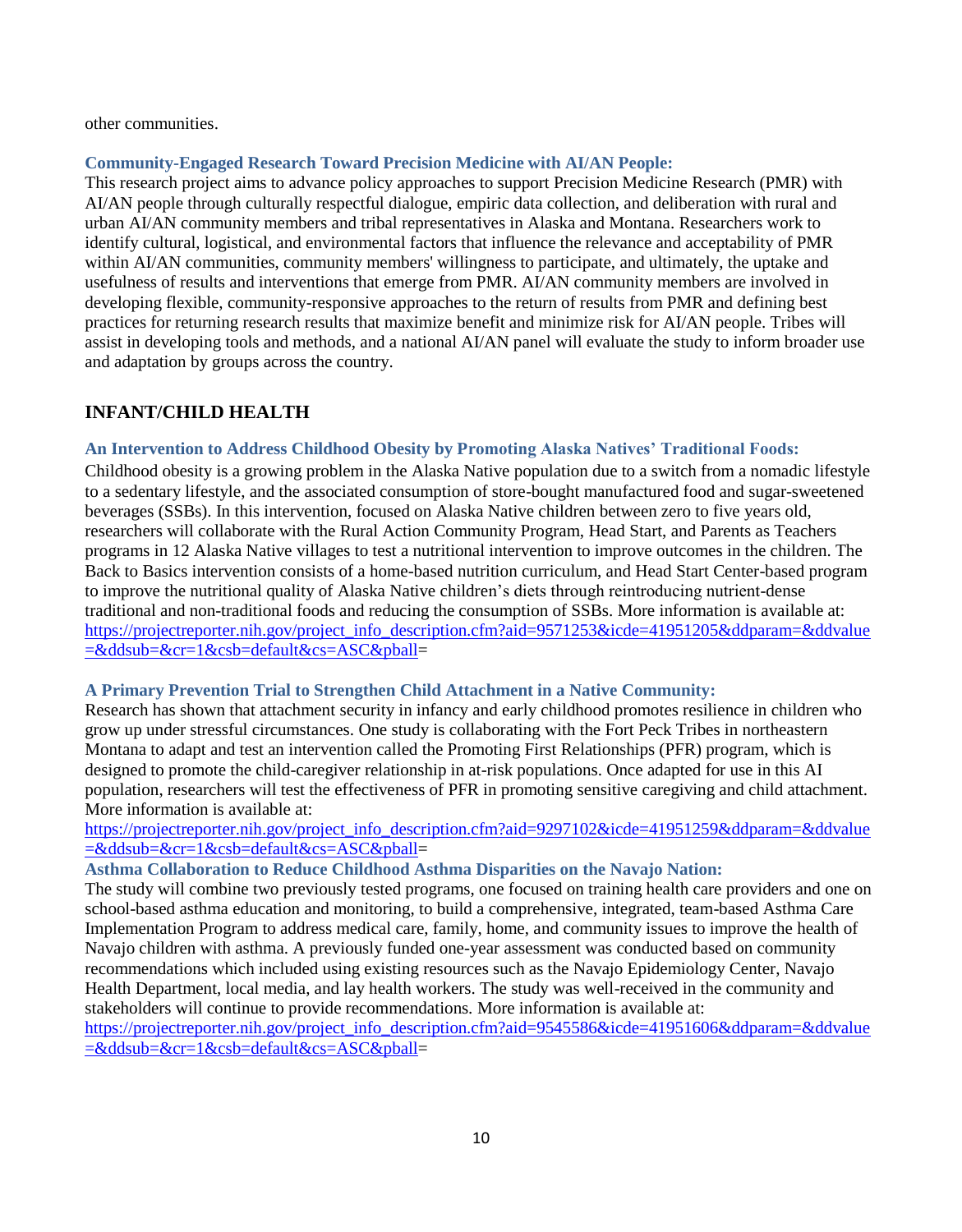#### <span id="page-10-0"></span>**Community-Based Partnership Research Initiative in Reducing Infant Mortality in American Indian Communities:**

This project is engaging AI communities in the design and implementation of an intervention to reduce the risk for Sudden Infant Death Syndrome (SIDS) and other related infant deaths due to unsafe sleep environments. According to the Centers for Disease Control and Prevention, AI/AN babies have 1.6 times the infant mortality rate as non-Hispanic Whites and are 1.7 times as likely as non-Hispanic White babies to die from SIDS. An even greater disparity exists among Northern Plains tribes, where the SIDS rate is 6.4 times the overall U.S. SIDS rate. This research is investigating the influence of post-natal factors on infant mortality, including parental knowledge, cultural beliefs, and access to resources that inform decision-making on infant sleep environments. In FY 2017, the project developed a culturally tailored safe sleep curriculum with input from focus groups and a community advisory board, as well as worked on the research design for a randomized clinical trial to assess the efficacy of the curriculum.

#### <span id="page-10-1"></span>**Intergenerational Persistence of Treatment Effects:**

To enhance understanding of the benefits and impact of childhood interventions across generations, this study asks whether children who benefit from early interventions grow up to become better parents and, subsequently, have children who experience fewer health problems, educational challenges, and emotional problems. The study brings together two longstanding, ongoing, prospective intervention studies that follow panels of children into adulthood, with participants now in their mid-30s. One includes families participating in the Great Smoky Mountains Study, in which a positive income shock due to a casino opening resulted in an influx of resources to American Indian children's families. Analyses will draw on new data collected from parent surveys, low-cost daily virtual assessments of parents and children, and high-quality education and birth records of the offspring. The project aims to inform prevention science by testing whether, for whom, and how the effects of interventions are transmitted across generations. More information is accessible at:

<span id="page-10-2"></span>[https://projectreporter.nih.gov/project\\_info\\_description.cfm?aid=9568363&icde=41951650&ddparam=&ddvalue](https://projectreporter.nih.gov/project_info_description.cfm?aid=9568363&icde=41951650&ddparam=&ddvalue=&ddsub=&cr=1&csb=default&cs=ASC&pball) [=&ddsub=&cr=1&csb=default&cs=ASC&pball=](https://projectreporter.nih.gov/project_info_description.cfm?aid=9568363&icde=41951650&ddparam=&ddvalue=&ddsub=&cr=1&csb=default&cs=ASC&pball)

## **INFECTIOUS DISEASE**

#### <span id="page-10-3"></span>**Diet and the CPT1A Arctic Variant: Impact on the Health of Alaska Native Children:**

Alaska Native infants from Western and Northern Alaska historically have had among the highest documented incidence of severe illness due to infectious disease, as well as an infant mortality rate more than twice the rate in other parts of Alaska. Previous data indicates that one potential contributor to these health disparities is a single nucleotide variant in the carnitine palmitoyl transferase 1A (*CPT1A*) gene, called the arctic variant. This project aims to investigate associations between diet and *CPT1A* and to develop a risk prediction model for infectious disease-related outcomes in Alaska Native infants. More information is available at:

[https://projectreporter.nih.gov/project\\_info\\_description.cfm?aid=9565419&icde=41951668&ddparam=&ddvalue](https://projectreporter.nih.gov/project_info_description.cfm?aid=9565419&icde=41951668&ddparam=&ddvalue=&ddsub=&cr=1&csb=default&cs=ASC&pball) [=&ddsub=&cr=1&csb=default&cs=ASC&pball=](https://projectreporter.nih.gov/project_info_description.cfm?aid=9565419&icde=41951668&ddparam=&ddvalue=&ddsub=&cr=1&csb=default&cs=ASC&pball)

#### <span id="page-10-4"></span>**Treating Posttraumatic Stress Disorder and Substance Use to Prevent HIV among Native Americans:**

Untreated posttraumatic stress disorder (PTSD), substance use disorder (SUD), and HIV or sexually transmitted infections (STI) risks are major concerns in American Indian communities. PTSD is sometimes self-treated through substance use which may result in substance use disorder and increase the risk of HIV sexual-risk behavior (HSB). This randomized comparative effectiveness trial addresses PTSD and substance use to prevent HSB, by evaluating Narrative Exposure Therapy (NET) and Motivational Interviewing with Skills Training (MIST) in HIV/STI prevention. Both approaches ultimately aim to prevent SUD and HSB, with the emphasis of NET on PTSD, while MIST focuses on substance misuse.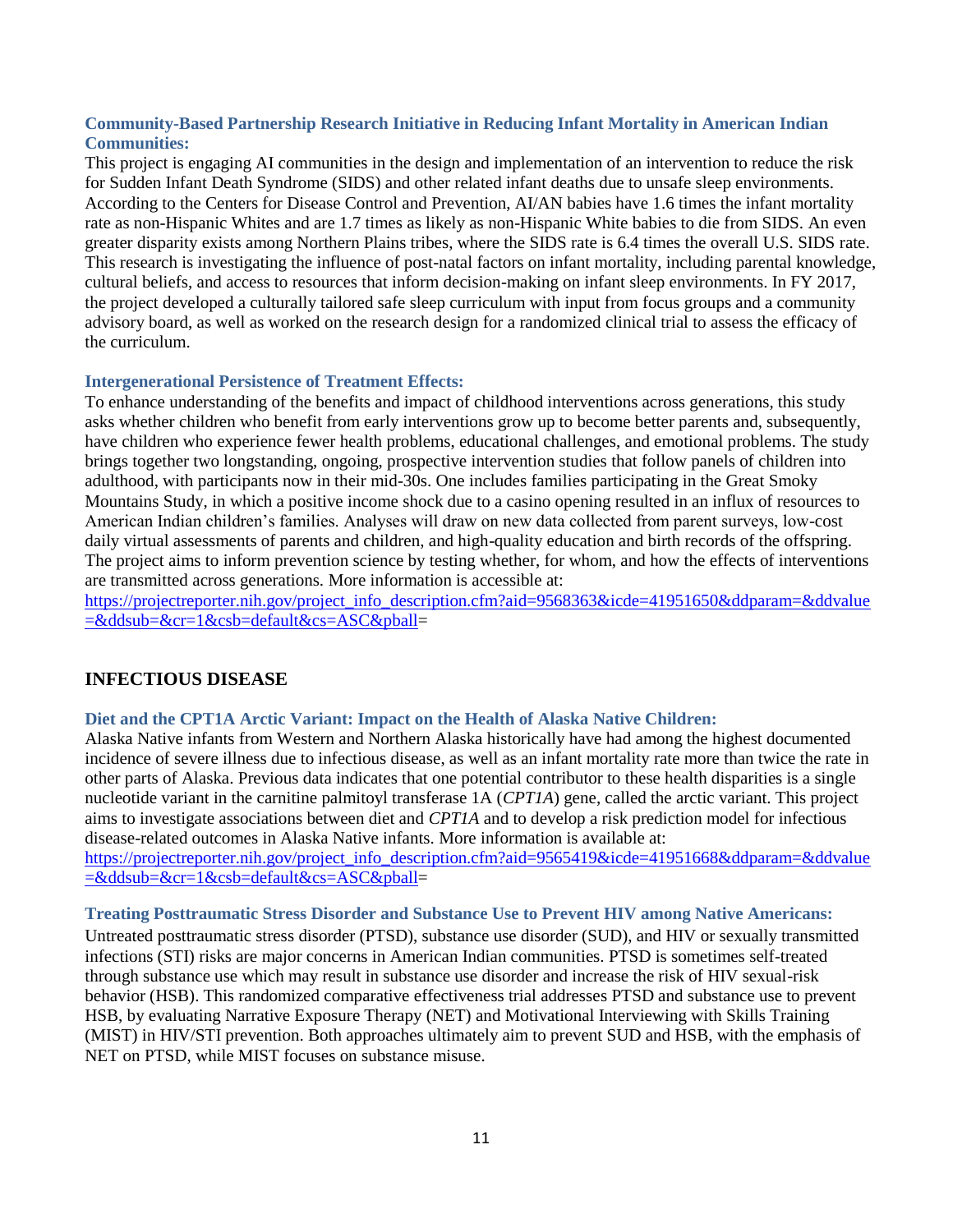## <span id="page-11-0"></span>**OBESITY**

#### <span id="page-11-1"></span>**Reducing Obstetric Weight Gain and Gestational Diabetes in American Samoa:**

Obstetric weight gain can lead to health problems for both mothers and their infants. One novel intervention aims to reduce obstetric weight gain, improve screening for diabetes during pregnancy, and promote exclusive breastfeeding. Researchers are testing the intervention's feasibility, acceptability, and efficacy, by comparing the intervention to standard of care among American Samoan women. American Samoan women are more likely than the general population to be overweight or obese when they become pregnant and are at greater risk of poor birth outcomes due to low health literacy and low income. Focusing on American Samoan women can address health disparities and help to reduce maternal and infant health problems related to obstetric weight gain and gestational diabetes.

#### <span id="page-11-2"></span>**RENAL DISEASE**

#### <span id="page-11-3"></span>**NIH and Zuni Pueblo Community Provide Telemedicine for Chronic Kidney Disease:**

An article in the January 2017 issue of *Advances in Chronic Kidney Disease*, highlighted a nine-year telemedicine collaboration between NIH and the Zuni Comprehensive Health Center in western New Mexico, to provide care to patients with advanced kidney disease at the clinic. This telenephrology clinic delivered ongoing consultations with a nephrologist at NIH for more than 1,870 patient visits using a collaborative, integrated chronic kidney disease management model. The team includes a nurse case manager, nephrologist, primary clinicians, pharmacists, and community health nurses. The nurse case manager played an essential role in the success of this collaboration, which demonstrates that rural high-risk communities can be served by telemedicine. In addition, the availability of electronic health records and excellent communication between the off-site consultant and the onsite clinicians contributed to the success of this collaboration.

*Publication:* AS Narva, G Romancito, T Faber, ME Steele, Adv Chronic Kidney Dis. 2017 Jan;24(1):6-11 *[https://www.ncbi.nlm.nih.gov/pubmed/?term=Managing+CKD+by+Telemedicine%3A+The+Zuni+Telenephrolo](https://www.ncbi.nlm.nih.gov/pubmed/?term=Managing+CKD+by+Telemedicine%3A+The+Zuni+Telenephrology+Clinic) [gy+Clini](https://www.ncbi.nlm.nih.gov/pubmed/?term=Managing+CKD+by+Telemedicine%3A+The+Zuni+Telenephrology+Clinic)c*

#### <span id="page-11-4"></span>**National Institutes of Health and Centers for Disease Control and Prevention Report Highlight Improvement in Diabetes-Related Kidney Failure among AI/AN Populations:**

The January 10, 2017 issue of *Morbidity and Mortality Weekly Report,* featured the findings of a report by NIH and CDC on health disparities among AI/AN populations. The report found that over a twenty-year period (1996- 2013), the number of AI/AN individuals with diabetes-related end-stage renal disease (ESRD) decreased substantially. ESRD is kidney failure that requires treatment with dialysis or transplantation. Diabetes accounts for 69 percent of new cases of ESRD in AI/AN. This decline suggests that Indian Health Service public health and population management approaches to diabetes, which were improved beginning in the mid-1980s, are effective in preventing kidney failure among many AI/AN individuals.

*Publication:* Bullock A, Burrows NR, Narva AS, et al. Vital Signs: Decrease in Incidence of Diabetes-Related End Stage Renal Disease among American Indians/Alaska Natives – United States, 1996-2013. MMWR Morb Mortal Wkly Rep 2017:66:26-32<https://www.cdc.gov/mmwr/volumes/66/wr/mm6601e1.htm>

#### <span id="page-11-5"></span>**SUBSTANCE RELATED DISEASE (Alcohol, Drug, Tobacco)**

#### <span id="page-11-6"></span>**Alcohol Detoxification and Substance Abuse Treatment among Alaska Natives:**

The Center for American Indian and Alaska Native Health, funded by NIH, examined key aspects of the substance abuse continuum of care to gain insights into the association between alcohol detoxification and transition to substance abuse treatment among Alaska Natives. The recently published results showed that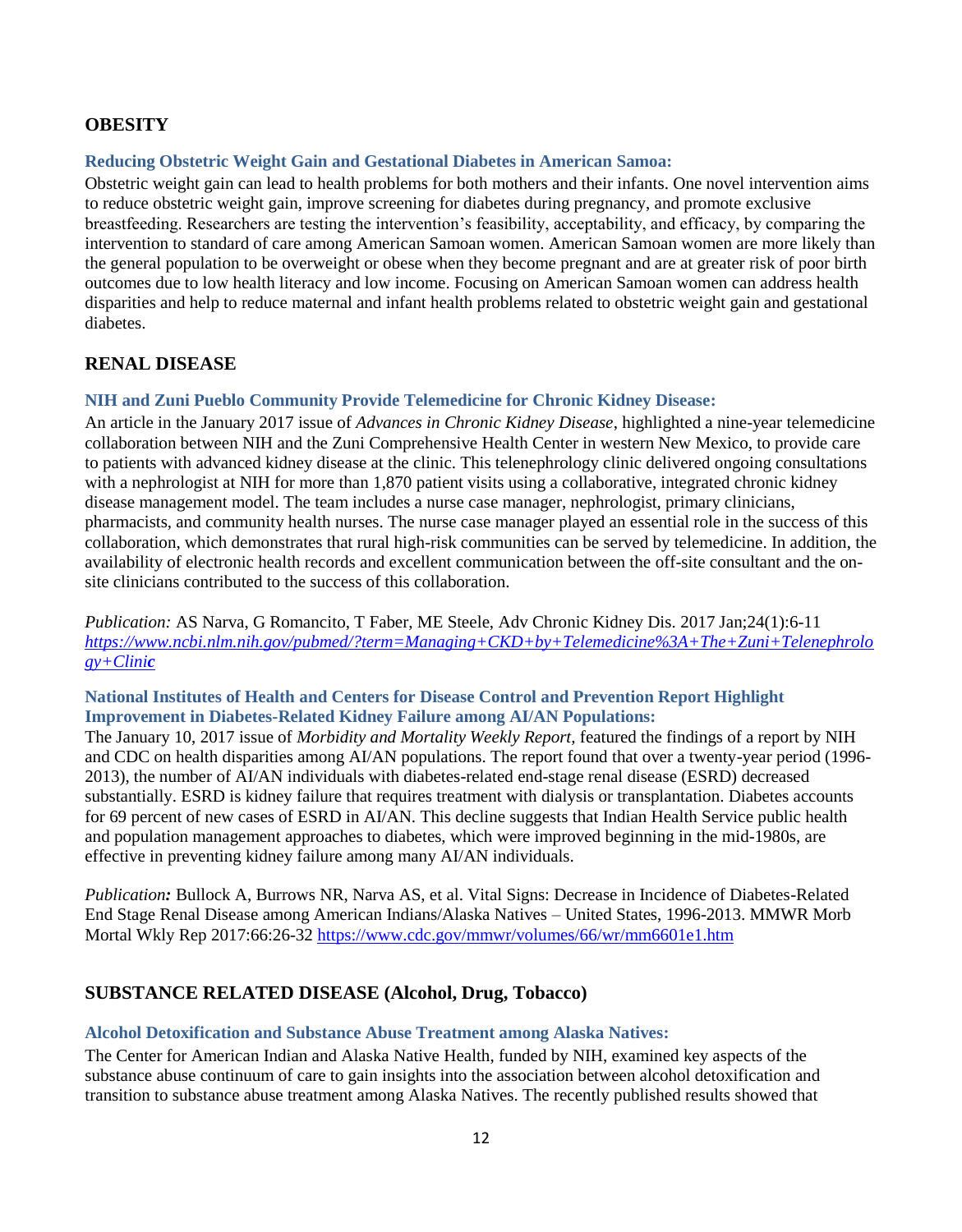approximately 75 percent of participants that entered a tribally-owned and managed inpatient detoxification unit completed treatment. Participants with the following characteristics were more likely to complete detoxification: at an older age at first time of alcohol use; higher global assessment scores; or longer length of stay in detoxification. Having legal problems or a longer length of stay were associated with referral to substance abuse treatment, and participants with a longer length of stay in detoxification were more likely to enter substance abuse treatment. The study highlights the importance of alcohol detoxification as a potential pathway to substance abuse treatment.

*Publication:* UR Bear, J Beals, DK Novins, SM Manson, Alcohol detoxification completion, acceptance of referral to substance abuse treatment, and entry into substance abuse treatment among Alaska Native people. Addictive behaviors, 2017 <https://doi.org/10.1016/j.addbeh.2016.09.009>

#### <span id="page-12-0"></span>**Culturally Grounded Early Substance Use Prevention for American Indian Families:**

This project seeks to develop a culturally grounded, family-based early substance use prevention intervention tailored to a Northern Plains American Indian Reservation. Investigators are implementing an evidence-based prevention program in a new context, working with community partners to translate the intervention for the local context. They are also integrating a cultural curriculum entitled Seven Directions, into the program. The curriculum was developed within the community, drawing on local knowledge of effective practices to further ground substance use prevention efforts within the cultural context. Researchers will assess the adapted program to determine its feasibility, refine details, and maximize fit within the community. To learn more visit: [https://projectreporter.nih.gov/project\\_info\\_description.cfm?aid=9251801&icde=41951750&ddparam=&ddvalue](https://projectreporter.nih.gov/project_info_description.cfm?aid=9251801&icde=41951750&ddparam=&ddvalue=&ddsub=&cr=1&csb=default&cs=ASC&pball) [=&ddsub=&cr=1&csb=default&cs=ASC&pball=](https://projectreporter.nih.gov/project_info_description.cfm?aid=9251801&icde=41951750&ddparam=&ddvalue=&ddsub=&cr=1&csb=default&cs=ASC&pball)

#### <span id="page-12-1"></span>**Effective Interventions to Prevent Alcohol Use Among American Indian And Rural Youth:**

A NIH-funded study demonstrated that community-based and individual-level prevention strategies are effective ways to reduce alcohol use among American Indian and other youth living in rural communities. One of the largest alcohol prevention trials ever conducted with an American Indian population, the study is the first to demonstrate the effectiveness of a screening and brief counseling intervention in significantly reducing youth alcohol use at a community level. Communities Mobilizing for Change on Alcohol is a community-organizing intervention designed to reduce alcohol access and use, as well as highlight health and social consequences among underage youth. The second strategy, called CONNECT, is a screening and brief counseling intervention delivered on an individual basis in schools. Students reported a reduction in any use of alcohol over the past 30 days after receiving one or both interventions. Both interventions worked alone and in combination, suggesting that the individual and the community intervention could be used effectively alone.

*Publication:* Kelli A. Komro et al. ["Multilevel Prevention Trial of Alcohol Use Among American Indian and](https://www.ncbi.nlm.nih.gov/pubmed/?term=Multilevel+Prevention+Trial+of+Alcohol+Use+Among+American+Indian+and+White+High+School+Students+in+the+Cherokee+Nation)  [White High School Students in the Cherokee Nation"](https://www.ncbi.nlm.nih.gov/pubmed/?term=Multilevel+Prevention+Trial+of+Alcohol+Use+Among+American+Indian+and+White+High+School+Students+in+the+Cherokee+Nation), *American Journal of Public Health* 107, no. 3 (March 1, 2017): pp. 453-459.

#### <span id="page-12-2"></span>**Randomized Controlled Trial of CRAFT with American Indians:**

This study assesses the Community Reinforcement and Family Training (CRAFT) intervention. The CRAFT teaches and reinforces effective strategies for Concerned Significant Others (CSO) of those with a substance use disorder to take better care of themselves, identify and address behaviors that are not working to address the Identified Patient's (IP) substance use, and consistently reward the IP for any sober and treatment engagement behavior. This intervention is a cultural adaptation of CRAFT for American Indians and will compare the AI intervention with Nar/Al-Anon facilitation for those affected by someone else's addiction or addicted to alcohol. The objective is to examine acceptability of a culturally tailored evidence-based tool and estimate effect sizes for IP treatment entry and for CSO functioning pre-to-post intervention. Additional information is available at: [https://projectreporter.nih.gov/project\\_info\\_description.cfm?aid=9538683&icde=41951766&ddparam=&ddvalue](https://projectreporter.nih.gov/project_info_description.cfm?aid=9538683&icde=41951766&ddparam=&ddvalue=&ddsub=&cr=1&csb=default&cs=ASC&pball) [=&ddsub=&cr=1&csb=default&cs=ASC&pball=](https://projectreporter.nih.gov/project_info_description.cfm?aid=9538683&icde=41951766&ddparam=&ddvalue=&ddsub=&cr=1&csb=default&cs=ASC&pball)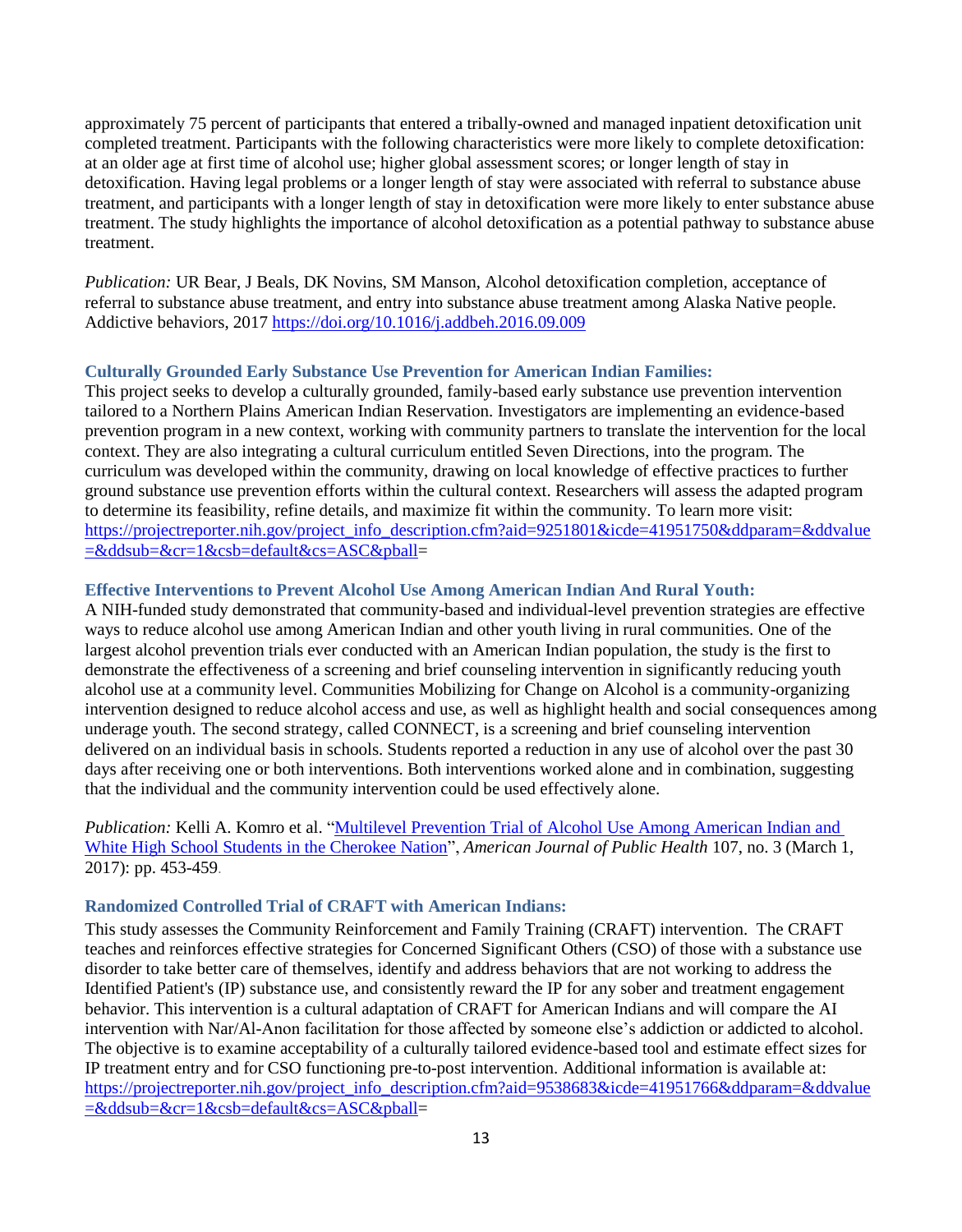#### <span id="page-13-0"></span>**Randomized Controlled Trial of a Family-Centered Ojibwe Substance Abuse Prevention Program:**

This multi-reservation randomized controlled trial (RCT) on substance abuse prevention, involves Anishinaabe (Ojibwe) preadolescents aged 8-10 years, their parents or caretakers, and extended family adults who have daily influence on the participating child's behavior. The Bii-Zin-Da-De-Dah (BZDDD) (Listening to One Another) program is an American Indian adaptation of the Iowa Strengthening Families Program. The study aims to: 1) complete adaptation of the 14-week BZDDD prevention program for U.S. reservations; 2) implement a RCT of BZDDD to assess its efficacy for delaying and/or preventing adolescent onset of alcohol and drug use; 3) address cultural challenges for RCTs involving Indigenous cultures by evaluating contamination and informal diffusion in communities and extended families; and 4) work with our Anishinaabe research partners to develop a plan to sustain the prevention program. More information can be accessed at:

[https://projectreporter.nih.gov/project\\_info\\_description.cfm?aid=9471373&icde=41951784&ddparam=&ddvalue](https://projectreporter.nih.gov/project_info_description.cfm?aid=9471373&icde=41951784&ddparam=&ddvalue=&ddsub=&cr=1&csb=default&cs=ASC&pball) [=&ddsub=&cr=1&csb=default&cs=ASC&pball=](https://projectreporter.nih.gov/project_info_description.cfm?aid=9471373&icde=41951784&ddparam=&ddvalue=&ddsub=&cr=1&csb=default&cs=ASC&pball)

#### <span id="page-13-1"></span>**Strategies for Preventing Underage Drinking and Other Substance Use in Native American Tribal Communities:**

This project is evaluating a community mobilization and awareness intervention aimed at reducing the social availability of alcohol, marijuana, tobacco, and other drugs for Native American youth, from adults including family members. These community-based programs will be complemented with individual level interventions. For example, investigators will implement and evaluate a culturally tailored motivational intervention to reduce demand for alcohol and other drugs for AI youth 13-20 years of age who are substance users. More information is available at:

[https://projectreporter.nih.gov/project\\_info\\_description.cfm?aid=9463744&icde=41951799&ddparam=&ddvalue](https://projectreporter.nih.gov/project_info_description.cfm?aid=9463744&icde=41951799&ddparam=&ddvalue=&ddsub=&cr=1&csb=default&cs=ASC&pball) [=&ddsub=&cr=1&csb=default&cs=ASC&pball=](https://projectreporter.nih.gov/project_info_description.cfm?aid=9463744&icde=41951799&ddparam=&ddvalue=&ddsub=&cr=1&csb=default&cs=ASC&pball)

#### <span id="page-13-2"></span>**Substance Use Prevention Campaign for American Indian Youth:**

This study assesses a culturally adapted anti-inhalant communications campaign for AI youth called Be Under Your Own Influence. The campaign uses multiple channels of communication including print (e.g., posters and fliers), video and audio spots, presentations, and social media to deliver messages that are designed to alter outcome expectancies, intentions, and ultimately inhalant use among targeted youth. This study will test for effects of campaign exposure on autonomy, aspirations, perceived harm, and intentions to use. More information can be accessed at:

[https://projectreporter.nih.gov/project\\_info\\_description.cfm?aid=9437774&icde=41951826&ddparam=&ddvalue](https://projectreporter.nih.gov/project_info_description.cfm?aid=9437774&icde=41951826&ddparam=&ddvalue=&ddsub=&cr=1&csb=default&cs=ASC&pball) [=&ddsub=&cr=1&csb=default&cs=ASC&pball=](https://projectreporter.nih.gov/project_info_description.cfm?aid=9437774&icde=41951826&ddparam=&ddvalue=&ddsub=&cr=1&csb=default&cs=ASC&pball)

#### <span id="page-13-3"></span>**Web-Based Addiction Treatment: Cultural Adaptation with American Indians:**

To address the lack of access to drug addiction treatment in AI/AN communities, this study is exploring a webbased approach. This randomized controlled trial among urban AI/AN attending outpatient addiction treatment services of a culturally adapted treatment called Therapeutic Education System (TES-NAV), seeks to: 1) estimate preliminary effect size of 12 weeks of TES-NAV; 2) explore relevant moderators of TES-NAV outcomes and potential mechanisms of action; and 3) assess cultural factors that may correspond to variation in outcome. A three-month post-treatment follow-up will facilitate identification and interpretation of outcomes. Additional information is available at:

[https://projectreporter.nih.gov/project\\_info\\_description.cfm?aid=9553709&icde=41951859&ddparam=&ddvalue](https://projectreporter.nih.gov/project_info_description.cfm?aid=9553709&icde=41951859&ddparam=&ddvalue=&ddsub=&cr=1&csb=default&cs=ASC&pball) [=&ddsub=&cr=1&csb=default&cs=ASC&pball=](https://projectreporter.nih.gov/project_info_description.cfm?aid=9553709&icde=41951859&ddparam=&ddvalue=&ddsub=&cr=1&csb=default&cs=ASC&pball)

#### <span id="page-13-4"></span>**Research on Prevention of Alcohol-Exposed Pregnancy among American Indian Women:**

The NIH-funded Collaborative Research Center for American Indian Health (CRCAIH), worked with the Oglala Sioux Tribes (OST) to conduct a study based on the CHOICES program, which focuses on preventing alcoholexposed pregnancy (AEP) among women, before a woman conceives, by reducing unsafe drinking in women at